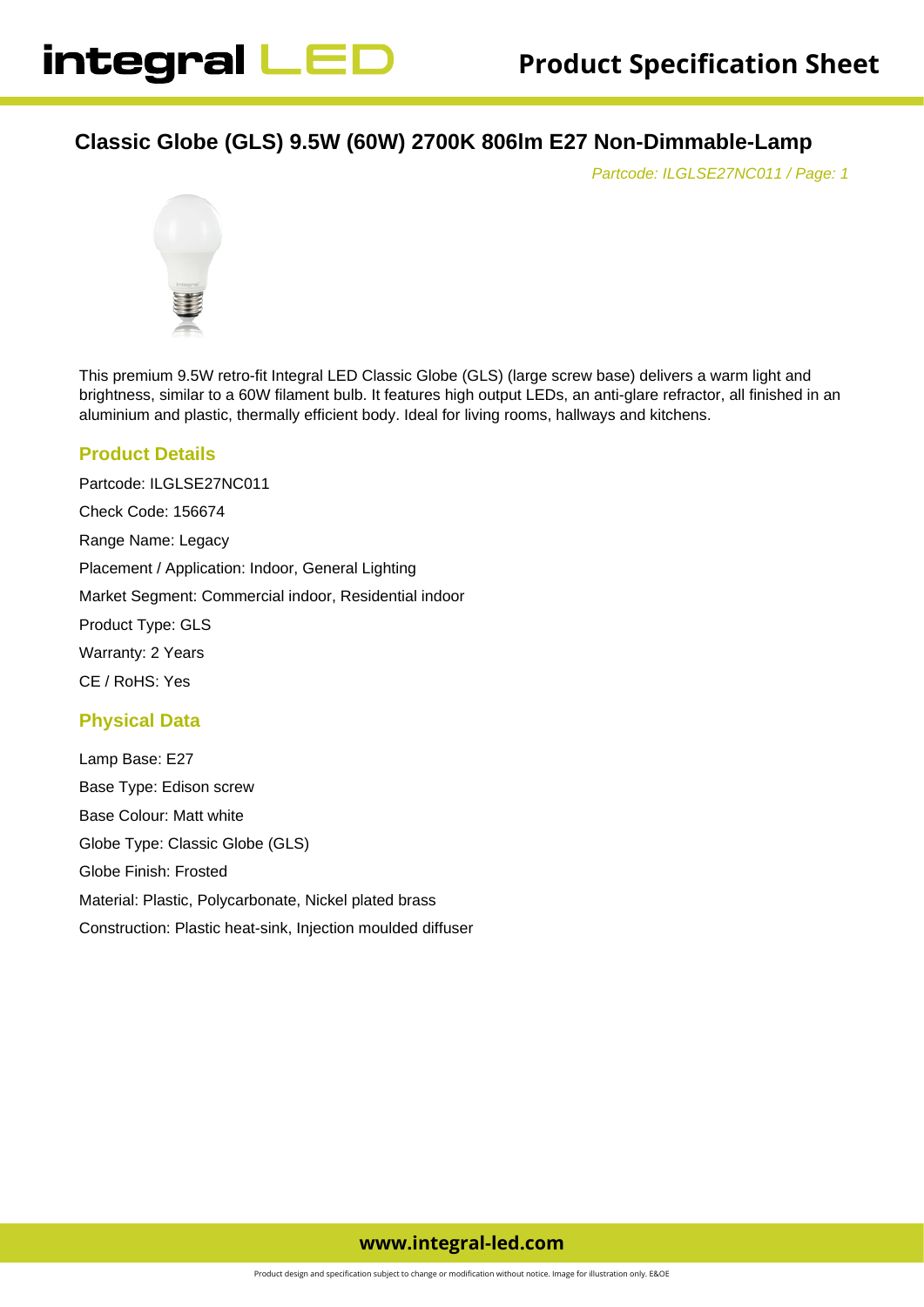# integral LED

Partcode: ILGLSE27NC011 / Page: 2

#### **Physical Data**

Length: 120mm Width: 60mm Weight (Unpackaged Single Unit): 92g Lamp or Luminaire Shape: Round Lamp Fixing: Pendant, Wall

#### **Electrical Data**

Voltage Range: 220-240V Power Consumption: 9.5 Watts Driver included: Yes Driver IC Manufacturer: O2 Electric Current: AC Ampage: 51.00mA Frequency Range: 50 Hz Power Factor: >=0.90 Wattage Equivalent: 60 Watts Dimming: Non-dimmable LVD Certified: Yes EN: EN-62560

# **Light Data**

Lumens: 806lm Lumens per Watt: 85.0lm/W Beam Angle: 200° Correlated Colour Temperature (CCT): 2700k Colour Temperature: Warm Colour Rendering Index (CRI): >=80 LED Type: Surface mounted device (SMD) Instant on - Less than 1 second: Yes Lifetime: 15,000 hrs Switching Cycles: >12,500 X

# **www.integral-led.com**